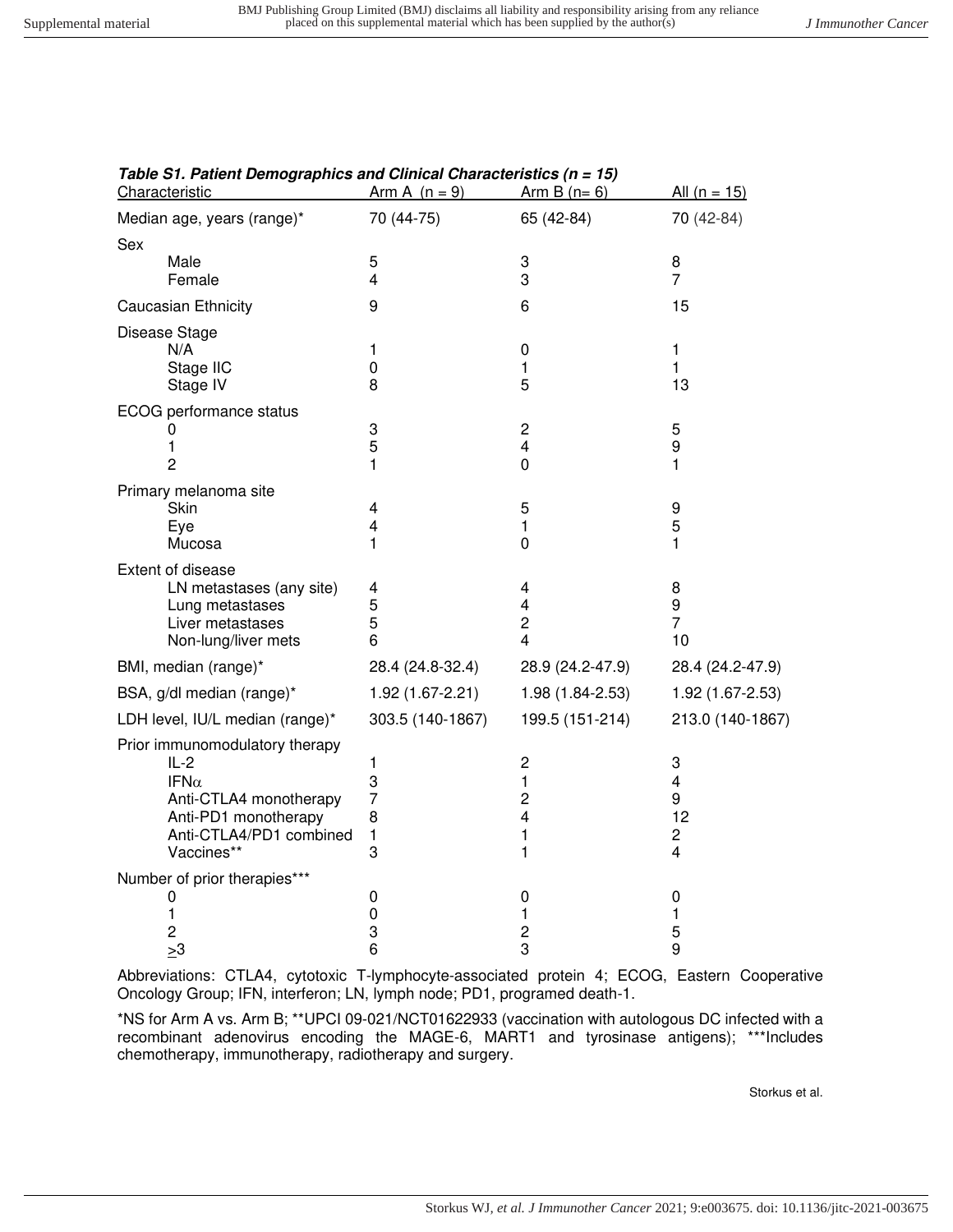| Response                                                                                               | Arm A $(n = 7)$ | Arm B $(n = 6)$  | All $(n = 13)$   |
|--------------------------------------------------------------------------------------------------------|-----------------|------------------|------------------|
| CD8+ T cell Response (Vaccine)*                                                                        | 2               | 4                | 6                |
| OCR (best RECIST1.1)<br>Complete response<br>Partial response<br>Stable disease<br>Progressive disease | 0<br>3<br>4     | 0<br>4<br>0<br>2 | 0<br>4<br>3<br>6 |
| <b>OCR Response Rate</b>                                                                               | 0.0000          | 0.6667           | 0.3077           |
| OS median months (range)**                                                                             | $8.3(3.0-19.6)$ | 19.1 (9.1-28.4)  | 15.2 (3.0-28.4)  |
| PFS median months (range)***                                                                           | $2.2(1.9-9.7)$  | $7.9(2.1-25.3)$  | $4.2(1.9-25.3)$  |

## **Table S2. Best Response to Treatment in Evaluable Patients (n = 13)**

\* Positive response to  $\geq 3$  vaccine peptides in IFN- $\gamma$  ELISPOT assays.

\*\*  $p = 0.0086$  for Arm B vs. Arm A.

\*\*\*  $p = 0.063$  for Arm B vs. Arm A.

Abbreviations: OCR, objective clinical response; OS, overall survival; PFS, progression-free survival.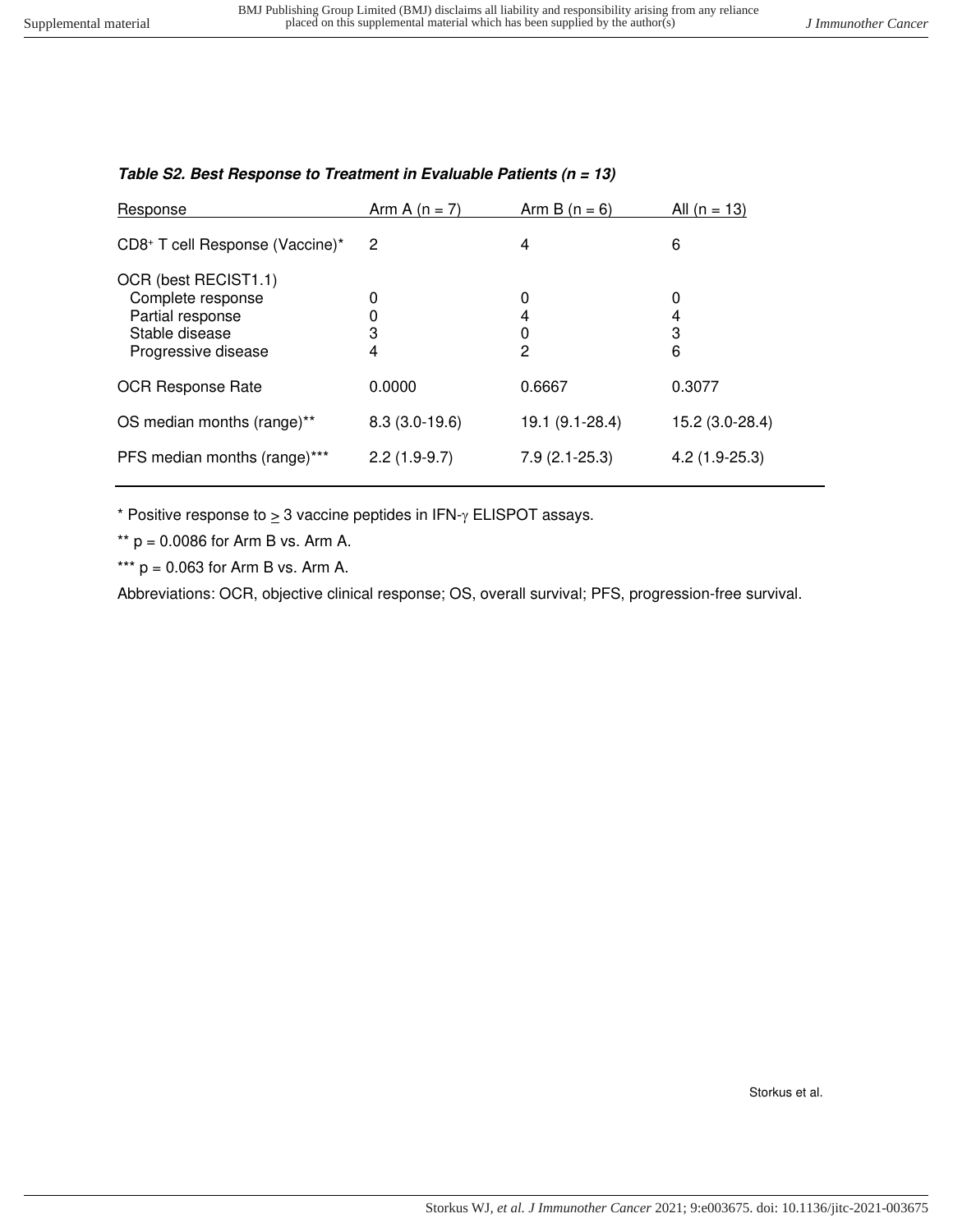## **Table S3. Summary of Adverse Events (AEs)**

| Number of Patients with    |                      |                      |                       |  |  |  |
|----------------------------|----------------------|----------------------|-----------------------|--|--|--|
| Indicated AE Grade Events: |                      |                      |                       |  |  |  |
| <b>AE</b> Grade            | <u>Arm A (n = 9)</u> | <u>Arm B (n = 6)</u> | <u>Total (n = 15)</u> |  |  |  |
| $\mathbf{2}$               | 4 [44%]              | $3$ [50%]            | 3 [47%]               |  |  |  |
| 3                          | 1 [11%]              | $2$ [33%]            | $3 [20\%]$            |  |  |  |
| N/A                        | $1$ * [11%]          | $0 [0\%]$            | $1$ * [11%]           |  |  |  |

\*Lymphoma diagnosis unrelated to treatment in patient #11.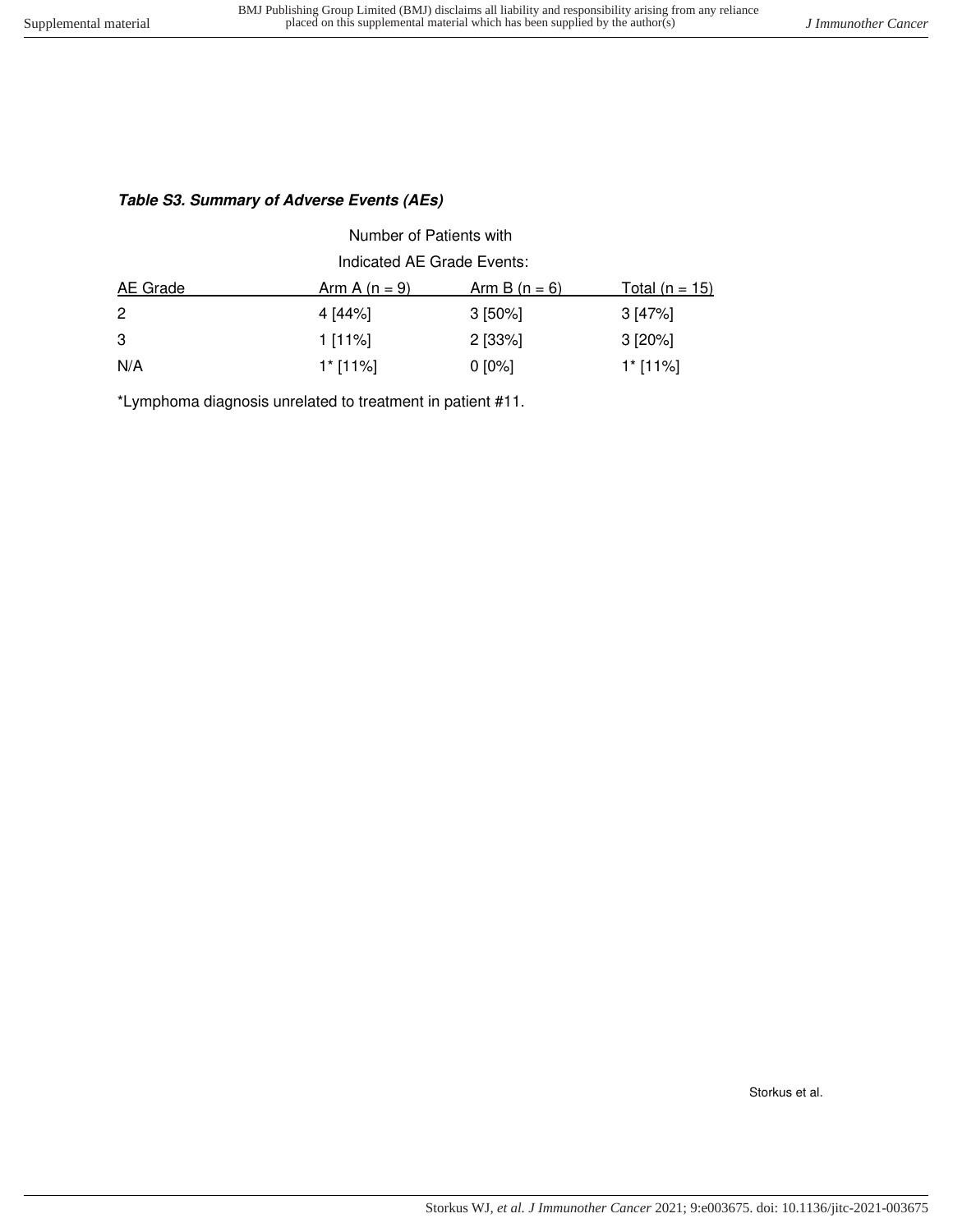## **Table S4**. **Patient AEs by Category (n = 15).**

|                                                                                          | Arm A            |                |                | Arm B          |                  |              |                |                |
|------------------------------------------------------------------------------------------|------------------|----------------|----------------|----------------|------------------|--------------|----------------|----------------|
| <b>Toxicity</b>                                                                          | Grade<br>$1 - 2$ | $\%$           | Grade<br>3     | $\%$           | Grade<br>$1 - 2$ | %            | Grade<br>3     | %              |
| <b>Abdominal pain</b>                                                                    | $\overline{0}$   | $\overline{0}$ | $\mathbf{1}$   | 11.11          | 1                | 16.67        | $\overline{0}$ | $\mathbf 0$    |
| <b>Acute kidney</b><br>injury                                                            | $\mathbf{1}$     | 11.11          | 0              | $\mathbf 0$    | $\mathbf 0$      | 0            | 0              | 0              |
| <b>Alkaline</b><br>phosphatase<br>increased                                              | $\overline{2}$   | 22.22          | $\mathbf{0}$   | $\overline{0}$ | $\blacksquare$   | 16.67        | $\mathbf 0$    | $\overline{0}$ |
| Anemia                                                                                   | 5                | 55.56          | $\mathbf{1}$   | 11.11          | 3                | 50           | $\overline{c}$ | 33.33          |
| Anorexia                                                                                 | $\overline{2}$   | 22.22          | $\mathbf{0}$   | $\mathbf 0$    | $\overline{2}$   | 33.33        | $\Omega$       | $\mathbf{0}$   |
| Arthralgia                                                                               | $\mathbf 0$      | $\Omega$       | 0              | 0              | 0                | $\mathbf 0$  | 1              | 16.67          |
| <b>Aspartate</b><br>aminotransferase<br>increased                                        | $\overline{2}$   | 22.22          | $\Omega$       | $\mathbf 0$    | $\overline{2}$   | 33.33        | $\Omega$       | $\mathbf 0$    |
| <b>Bruising</b>                                                                          | $\mathbf 0$      | 0              | 0              | 0              | 1                | 16.67        | 0              | 0              |
| <b>Cardiac disorders</b><br>- Other, specify                                             | $\mathbf 0$      | $\mathbf 0$    | $\mathbf 0$    | $\mathbf 0$    | $\pmb{0}$        | $\mathbf{0}$ | $\mathbf{1}$   | 16.67          |
| <b>Chills</b>                                                                            | $\mathbf{1}$     | 11.11          | 0              | $\mathbf 0$    | 1                | 16.67        | $\mathbf 0$    | $\mathbf 0$    |
| Cough                                                                                    | $\mathbf{1}$     | 11.11          | $\Omega$       | $\mathbf 0$    | $\boldsymbol{0}$ | $\mathbf 0$  | $\mathbf{0}$   | $\mathbf{0}$   |
| <b>Creatinine</b><br>increased                                                           | $\mathbf 0$      | $\mathbf 0$    | 0              | $\mathbf 0$    | 1                | 16.67        | 0              | $\mathbf 0$    |
| <b>Diarrhea</b>                                                                          | $\mathbf{1}$     | 11.11          | $\Omega$       | $\overline{0}$ | $\overline{2}$   | 33.33        | $\mathbf{0}$   | $\mathbf 0$    |
| Dry skin                                                                                 | $\mathbf 0$      | $\mathbf 0$    | 0              | $\mathbf 0$    | $\overline{2}$   | 33.33        | 0              | $\mathbf 0$    |
| <b>Dyspepsia</b>                                                                         | $\mathbf 0$      | $\mathbf 0$    | $\mathbf 0$    | $\mathbf 0$    | $\mathbf{1}$     | 16.67        | $\mathbf 0$    | $\mathbf 0$    |
| Erythema<br>multiforme                                                                   | $\mathbf 0$      | $\mathbf 0$    | $\mathbf{0}$   | $\mathbf 0$    | 1                | 16.67        | $\mathbf 0$    | $\Omega$       |
| <b>Fatigue</b>                                                                           | 5                | 55.56          | $\mathbf{1}$   | 11.11          | 5                | 83.33        | $\mathbf{0}$   | $\mathbf 0$    |
| <b>Fever</b>                                                                             | $\mathbf 0$      | $\mathbf 0$    | 0              | 0              | $\overline{c}$   | 33.33        | $\mathbf 0$    | 0              |
| <b>Gastrointestinal</b><br>disorders - Other,<br>specify                                 | $\mathbf 0$      | $\mathbf 0$    | $\mathbf{0}$   | $\mathbf 0$    | $\blacksquare$   | 16.67        | $\mathbf{0}$   | $\Omega$       |
| <b>General disorders</b><br>and<br>administration<br>site conditions -<br>Other, specify | $\mathbf 0$      | $\mathbf 0$    | $\mathbf 0$    | 0              | 1                | 16.67        | 0              | $\mathbf 0$    |
| Generalized<br>muscle weakness                                                           | $\mathbf{1}$     | 11.11          | $\pmb{0}$      | $\pmb{0}$      | $\pmb{0}$        | $\pmb{0}$    | $\pmb{0}$      | $\pmb{0}$      |
| Headache                                                                                 | 0                | $\mathbf 0$    | $\mathbf 0$    | 0              | $\sqrt{2}$       | 33.33        | 0              | 0              |
| Hypermagnesemi<br>a                                                                      | $\pmb{0}$        | $\overline{0}$ | $\pmb{0}$      | $\pmb{0}$      | $\mathbf{1}$     | 16.67        | $\mathbf 0$    | $\pmb{0}$      |
| Hypoalbuminemia                                                                          | $\overline{c}$   | 22.22          | 0              | 0              | 1                | 16.67        | 0              | 0              |
| <b>Hypocalcemia</b>                                                                      | $\overline{2}$   | 22.22          | $\overline{0}$ | $\mathbf 0$    | $\overline{1}$   | 16.67        | $\mathbf 0$    | $\overline{0}$ |
| <b>Hypokalemia</b>                                                                       | $\mathbf{1}$     | 11.11          | 0              | $\pmb{0}$      | $\overline{c}$   | 33.33        | 0              | 0              |